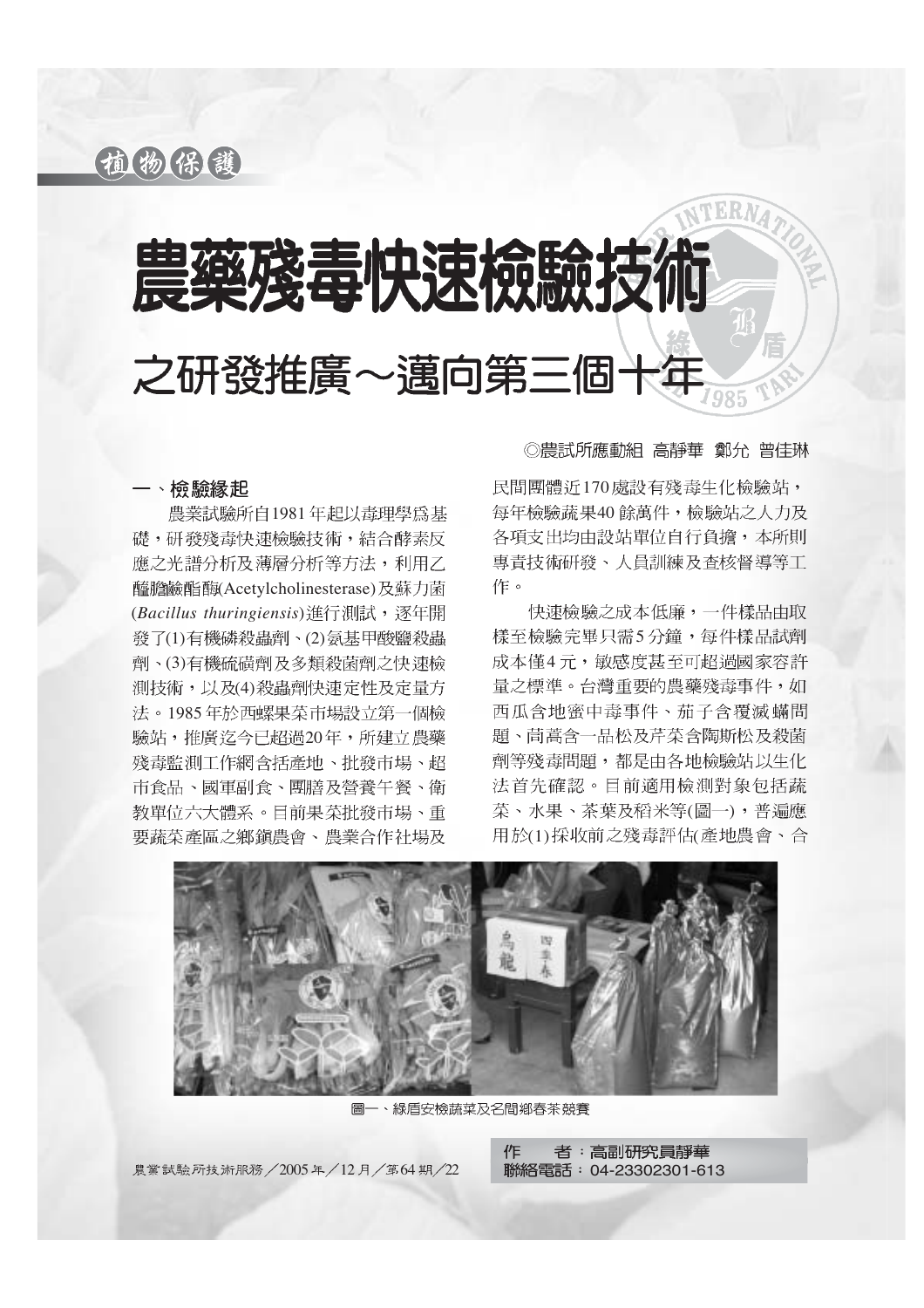## 植物保護

作社場、集貨場)、(2)採收後品管安檢(蔬 果產銷體系、團膳、超市連鎖業者、外銷 毛豆與萵苣)及(3)各項評鑑比賽(經全國及 地方性之蓮霧、茶葉、稻米競賽採用為評 比篩檢技術。

## 二、『綠盾』安全檢驗認證標誌

市售蔬果就農藥安全方面所採用之措 施繁多,如網室或水耕栽培、規劃用藥及 安全採收期之清潔蔬菜、有機蔬果、吉園 圃等,如均冠以「清潔蔬菜」,容易造成 混淆。快速檢驗已普遍應用於蔬果安檢, 特以具備快速、安全、互信三重意義之 「綠盾」作為區分標誌。盾內字母A及B分 別代表乙醯膽鹼酯酶及蘇力菌兩檢驗試劑 之英文字首。識別標誌僅供通過快速檢驗 樣品區辨之用,亦僅對所抽樣品及可檢驗 農藥對象負責。

## 三、檢驗工作網

全省170 處檢驗站每年檢驗蔬果逾40 萬件,不合格蔬果依各檢驗站自訂標準加 **強杳處,辦理方式如下:** 

1. 產地農會(34站) 及合作社場(50站): 針對田間及屆採收蔬果進行檢驗,含毒超 量者採取延後採收、停止交易、複驗、退 貨、銷毀、不進貨等措施,並加強農民教 育。沂年來執行生化檢驗概況如表一。

2. 果菜市場(14站): 依農產品批發市 場管理辦法,果菜市場應置農藥殘留檢驗 人員,目前各果菜市場依自訂之「進場果 菜農藥殘留處理要點」,對於不合格蓋果 採取立即停止拍賣、停供、銷毀或扣留廢 棄等措施,並加強查驗、複驗分析及要求 追蹤改進(表二)。

3. 民間業者及其他(72站):為加強自 主性管理,國內多家超市連鎖業界(松青/ 丸久、興農、統一、好省錢、惠康)、冷凍 外銷蔬菜業界(東榮、永昇、建一強)、有 機蔬果(佛法山、棉花田、青綠緣)、團膳 及集購(中鋼、主婦聯盟)均採用快速檢驗 進行把關。凡檢出不合格貨品,採取退 貨、銷毀、延後採收、不進貨、複驗等措 施,大幅提升上市蔬果之安全品質(表三)。

## 四、監察院、行政院研考會及消費者 團體肯定

行政院研考會及監察院於民國84、89 及93年多次針對蔬果品質安全性及有關農 藥管理等進行專案調查,不僅認可,且要 求生化檢驗在殘毒把關上應多加推廣。

## 五、國際認同一超越美國2006年 **FQPA標進**

美國國會於1996年通過食物品質保障 法(Food Quality Protection Act), 要求全面 革新農藥殘留的管理,特別強調『毒理機 制相同的農藥應合併計算其殘留總毒 性』。2000年美國環保署重新評估乙醯膽 鹼酯酶的應用時,即結論『神經酵素能精 確估測有機磷及氨基甲酸鹽的毒性」。而 我國卻早在1985年即開發完成以家蠅神經 酵素檢測此兩類殺蟲劑之技術,所謂 FOPA 法案精神,實際上早在20年前即已 在台灣實現。

## 六、亞太地區及其他國家應用現況

國外之推廣應用方面, 亞太糧食肥料 技術中心自1993年起陸續於台灣、菲律 賓、泰國、越南、韓國辦理快速檢驗之訓

農業試驗所技術服務 / 2005年/12月/第64期/23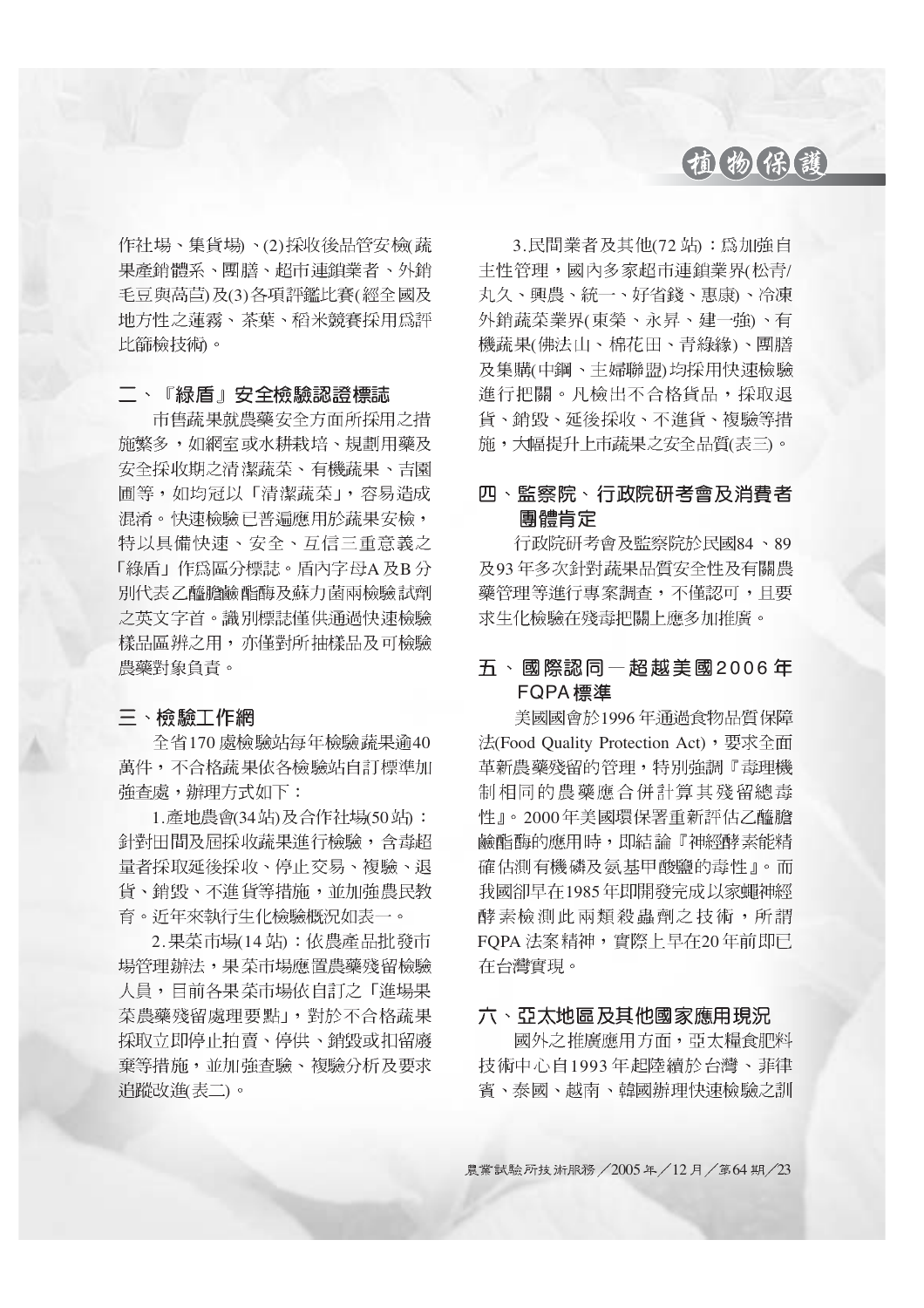植物保護

|      | 檢驗件數    | 檢驗結果/抑制率  |            |       |
|------|---------|-----------|------------|-------|
| 年份   |         | $0 - 34%$ | $35 - 44%$ | 45%以上 |
| 2000 | 74.494  | 71842     | 1.197      | 1,455 |
| 2001 | 99,939  | 97,505    | 984        | 1,450 |
| 2002 | 135,736 | 131,395   | 1,429      | 2,912 |
| 2003 | 174,451 | 168,398   | 1,622      | 4,431 |
| 2004 | 147,484 | 142,435   | 1,257      | 3,792 |

#### 表一、2000-2005年84處產地及合作社場執行蔬果殘毒檢驗概況

表二、2000-2005年主要果菜市場執行蔬果殘毒檢驗 概況

|      | 檢驗件數    | 檢驗結果/抑制率  |            |       |
|------|---------|-----------|------------|-------|
| 年份   |         | $0 - 34%$ | $35 - 44%$ | 45%以上 |
| 2000 | 92,956  | 91,790    | 685        | 481   |
| 2001 | 103,992 | 102,921   | 707        | 364   |
| 2002 | 101,707 | 100.779   | 523        | 405   |
| 2003 | 106,444 | 105,359   | 548        | 537   |
| 2004 | 130,066 | 128,976   | 393        | 697   |

表三、2000-2005年72 處民間設站單位執行蔬果殘毒檢驗概況

|      | 檢驗件數    |           | 檢驗結果/抑制率   |       |
|------|---------|-----------|------------|-------|
| 年份   |         | $0 - 34%$ | $35 - 44%$ | 45%以上 |
| 2000 | 40,641  | 39,420    | 423        | 798   |
| 2001 | 60.542  | 59,479    | 277        | 786   |
| 2002 | 69,258  | 67,503    | 380        | 1,375 |
| 2003 | 137,871 | 135,051   | 663        | 2,157 |
| 2004 | 190,778 | 187,219   | 1,003      | 2,556 |

練研討會,並協助各國推展此項技術之應 用。亞洲蔬菜中心的訓練計畫中,也主動 向學員推介此一技術,包括越南、寮國及 柬埔寨等國學員受訓返國後,均已開始此 項技術之應用測試。越南胡志明市之Sub-Institute of Agriculture Engineering and Post-Harvest Technology 於1997年研習此項技術 後,因推動蔬果農藥殘毒檢驗工作,2003 年榮獲該國農業部所頒發之國家科學技術 獎。2004年寮國、柬埔寨及越南三國的 SUSPER 計畫(Sustainable Development of

Peri-Urban Agriculture in South-East Asia (Cambodia, Laos, Vietnam Project), 也要求 本所協助設站事宜並提供試劑,針對蔬果 殘毒擴大篩檢。此項新技術因具高度之應 用性,可與傳統之化學分析方法併行互 補,已廣爲各國採行應用。

南韓的農協中央會1996年由台灣引進 此項技術後,至2003年已設立220個檢驗 站,每年檢驗超過10萬件蔬果,並成立3 處生化與化學之聯檢中心;韓國之食品醫 藥安全廳23處工作站也以生化檢驗進行篩

農業試驗所技術服務 / 2005年 / 12月 / 第64期 / 24